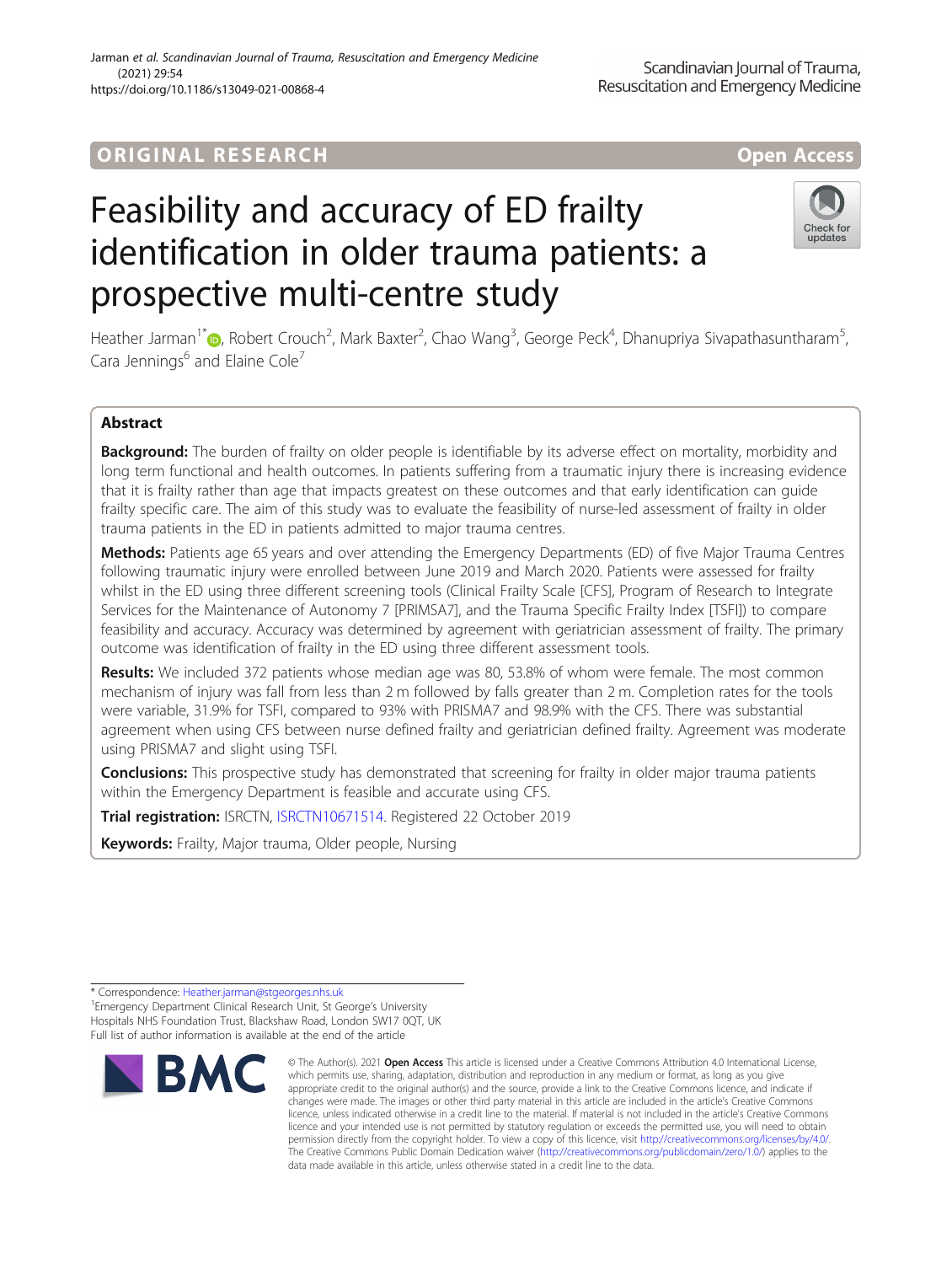# Introduction

# Background

Frailty is a condition characterised by a cumulative decline of physiological resilience across several body systems [\[1](#page-7-0)–[3](#page-7-0)]. The ageing population is increasing and so is the prevalence of frailty, with estimates ranging from 4.0–59.1% [\[4](#page-8-0)].

In the UK, national trauma registry data show that more older people are sustaining major trauma, with a rise in those aged 75 and over from 8.1% of cases in 1990 to 53.8% in 2013 [[5](#page-8-0)]. Older trauma patients are more likely to suffer adverse outcomes compared to younger patients despite similar injury severity [[6,](#page-8-0) [7](#page-8-0)]. Frailty has been linked to worse outcomes, such as longer hospital stay and mortality in a variety of clinical situations, including in emergency surgery and patients with fractured neck of femur [\[8](#page-8-0), [9\]](#page-8-0). Considering older people as one population may be misleading due to heterogeneity in pre-injury functional status, comorbidities and physiologic condition. Although there is overlap with multi-morbidity and chronological age, frailty is different. Older trauma patients fall into one of two groups – those who are functioning well prior to injury, and those with more complex health needs, sometimes referred to as geriatric syndromes, including frailty. It is this pre-injury frailty, as well as age, that appears to influence outcome with those who are frail suffering worse outcomes and increased mortality [\[10](#page-8-0), [11](#page-8-0)].

There are broadly two overlapping models of frailty, the cumulative deficit model and the phenotype model [[12,](#page-8-0) [13\]](#page-8-0). The cumulative deficit model considers frailty as a number of 'deficits' (variables including symptoms, disease states and abnormal laboratory findings) where the more variables that a person has the more likely that they are frail [\[12\]](#page-8-0). The frailty phenotype model presents five variables associated with frailty: unintentional weight loss, self-reported exhaustion, low energy expenditure, slow gait speed, weak grip strength [\[13](#page-8-0)]. Key to both these models is frail patients are at risk of significant functional, physical and cognitive decline following an episode of illness or injury [4. Clegg]. Despite the characterisation of frailty in these models, patients with frailty represent a heterogeneous group requiring individual adaptations to their assessment and treatment. This makes recognition of frailty in the emergency care environment challenging.

There is increasing recognition of the benefit of early identification of frailty to predict outcome or guide resource use in older emergency surgery and trauma patients [\[14,](#page-8-0) [15\]](#page-8-0). Despite this there is a lack of consensus of how and when frailty should be identified in patients with major traumatic injuries  $[16]$ . In the UK, the British Geriatric Society makes recommendation that frailty assessment occurs across all healthcare settings and in patients with different clinical conditions but do not recommend a specific tool for use in major trauma [[1\]](#page-7-0).

The identification of major trauma patients who are frail or are at risk of frailty should lead to frailty specific major trauma pathways initiated in the ED which may lead to an improvement in patient outcomes. However, a recent international scoping review reported only 14% of patients were frailty screened during this phase of care [\[17\]](#page-8-0), and a systematic mapping review found a lack of consensus evidence on how to identify frail older people in the ED [\[18\]](#page-8-0). In UK Major Trauma Centres a quality measure leading to a payment subsidy has recently been introduced requiring that all patients aged ≥65 years have a Clinical Frailty Scale completed within 72 h of admission by a geriatrician rather than within the ED [[19\]](#page-8-0). The timing of this assessment at this stage in the admission process has been designed to promote diversion of geriatrician resource to major trauma patients, but may not be optimum in providing early frailty specific care to those most in need and earlier identification could lead to better targeting of multidisciplinary resource.

The prevalence of frailty in the UK major trauma population is not currently known, nor do we know whether it is feasible to carry out accurate frailty assessment in the ED in this patient group. To address this, we performed a prospective study to determine the accuracy of frailty assessment undertaken by ED nurses using three scoring tools against the reference standard of a geriatrician assessment (GA). The overall aim was to evaluate the feasibility of nurse-led assessment of frailty in the ED in patients aged 65 years or over admitted to major trauma centres. Primarily we aimed to assess and compare the performance of different tools in identifying frailty. We also sought to determine the prevalence of frailty in this population of trauma patients, and examine the outcomes associated with frailty.

# Methods

#### Study design

This is a prospective observational study carried out between June 2019 and March 2020. The methods of this study have been previously published [[20\]](#page-8-0). The study was approved by the UK Social Care Research Ethics Committee (REC no 19/IEC08/0006) in March 2019, trial registration number: [ISRCTN12345678](https://www.isrctn.com/ISRCTN10671514?q=jarman&filters=&sort=&offset=1&totalResults=6&page=1&pageSize=10&searchType=basic-search). The study was prospectively registered on the National Institute for Health Research (NIHR) portfolio (reference UK CRN 41047).

#### Setting

The study was carried out at five Major Trauma Centres (Level 1 equivalent hospitals) in the south of England.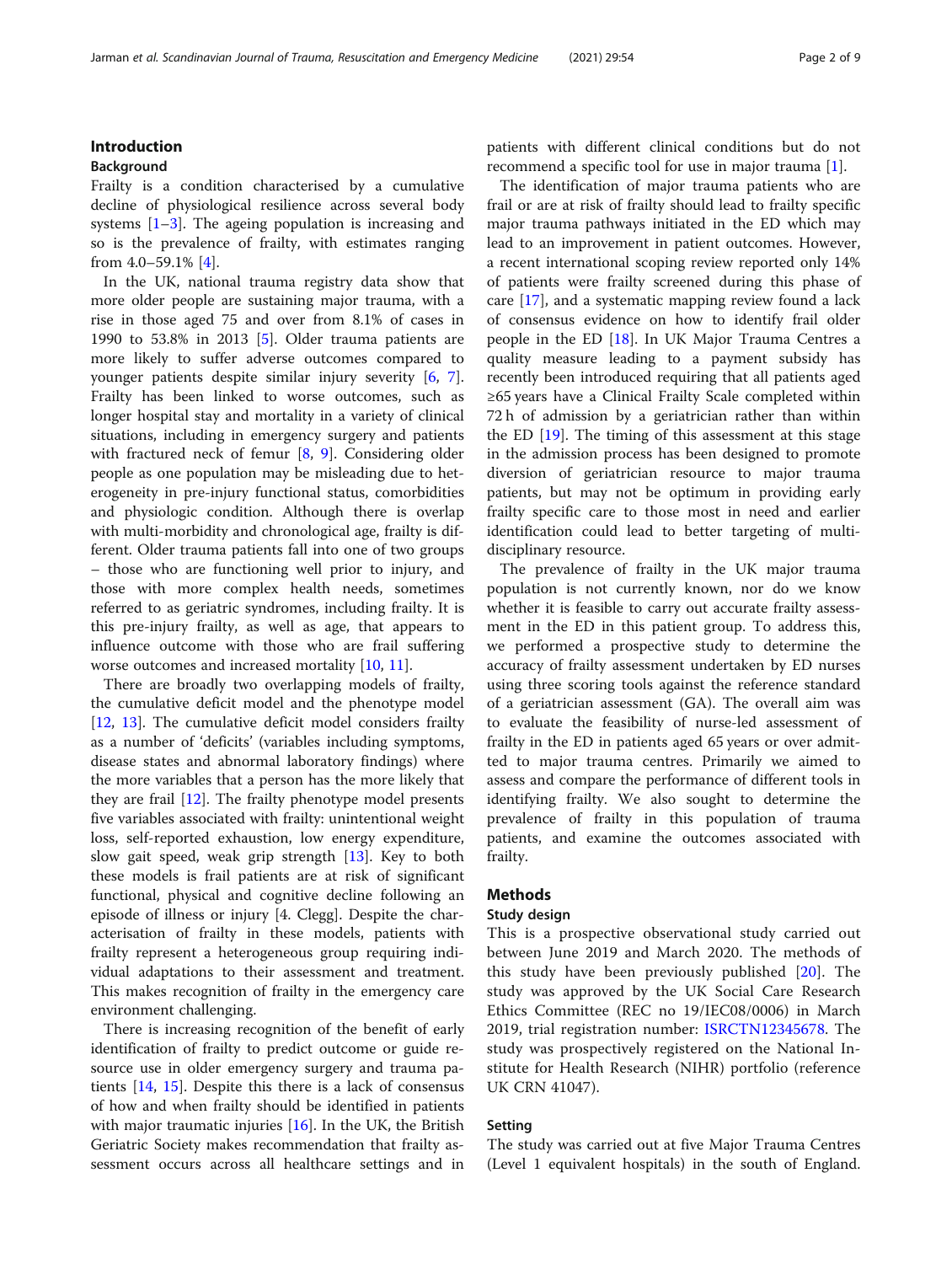The population covered by the study was approximately 2.2 million people, with characteristics of each of the MTCs shown in Table 1. The EDs treated a total of 714, 655 patients in 2019.

# Participants

Patients were eligible to participate if they were aged 65 or over, required activation of the trauma team at the receiving hospital and were subsequently admitted. Patients were enrolled if they met the eligibility criteria and there was a nurse trained to consent and use the frailty assessment tools available. Patients who were unable to consent to take part in the study initially due to injury or existing cognitive impairment were enrolled using consultee consent procedures and subsequently withdrawn if patient or next of kin consent could not be gained.

All study data were prospectively collected from either patient or relative information or the clinical records by a research nurse using a standardised reporting form. Patients were anonymised and identified using a study identification number. Data were uploaded to a secure online database, REDCap (Research Electronic Data Capture, Vanderbilt University hosted by St George's, University of London).

#### Variables

The primary outcome is identification of frailty. Secondary outcomes included in-hospital mortality, critical care and hospital length of stay and discharge to the usual place of residence.

Data were collected on patient demographics (age, gender, usual place of residence), pre-injury comorbidities and medications, mechanism of injury, admission vital signs, injuries and the need for critical care admission (Level 3). Preinjury polypharmacy was defined as five or more regular medications [[21\]](#page-8-0). Traumatic Brain Injury (TBI) was defined as a head abbreviated injury score (AIS) ≥3 and injury severity was calculated using the Injury Severity Score (ISS) [\[22](#page-8-0)].

#### Data sources / measurement

To compare feasibility and accuracy of ED frailty assessment three tools with potential utility in major trauma patients were chosen. Tools were selected by an expert panel of clinicians including ED and trauma specialists, geriatricians, nursing staff and patients based clinical application to an emergency setting. Tools were considered feasible for use in the ED if they were able to be fully completed using the information available at time of assessment, and accurate if there was agreement with the 'gold standard' of a geriatrician assessment of frailty (Additional file [1\)](#page-7-0).

- 1. Trauma Specific Frailty Index (TSFI) is a scale composed of 15 variables designed to predict the presence of frailty in the trauma setting. It requires knowledge of functional state and pre-existing medical conditions. A TSFI score of > 0.27 is found to be an independent predictor of unfavourable outcomes after trauma [[23](#page-8-0)].
- 2. Program of Research to Integrate Services for the Maintenance of Autonomy 7 (PRISMA7) is a selfreport questionnaire comprising of 7 unambiguous questions aimed at identifying frail older adults. It utilises closed questions, 'yes' or 'no' answers, and a score of three or more is indicative of frailty [[24](#page-8-0)].
- 3. Clinical Frailty Scale (CFS) is a 9-point scale using patient report or clinical judgement to assess functional capacity. It uses nine pictorial representations alongside a short descriptor to assign a frailty score: 1 (very fit) to 9 (terminally ill). Participants scoring 5 or more are considered frail [[25\]](#page-8-0).

Clinical and research nurses were trained in the use of each tool. Frailty assessment was performed in the ED using information available from the patient and/or carer, medical records, and clinical judgement. The geriatrician assessment was performed by a Consultant (Attending) or Specialist Registrar within 72 h of admission to hospital using CFS or as part of the Comprehensive Geriatric Assessment.

#### Table 1 Characteristics of sites

| Major Trauma<br>Centre          | Trauma<br>population<br>served | Total ED<br>attendances<br>2019 <sup>a</sup> | Total trauma team activations based<br>on hospital criteria 2019 | Total team activations based on<br>hospital criteria ≥65y 2019 |  |  |
|---------------------------------|--------------------------------|----------------------------------------------|------------------------------------------------------------------|----------------------------------------------------------------|--|--|
| Kings College Hospital          | 5 million                      | 186.137                                      | 2142                                                             | 393                                                            |  |  |
| Royal London Hospital           | 4.3 million                    | 128, 904                                     | 3095                                                             | 490                                                            |  |  |
| Southampton University Hospital | 3.5 million                    | 116, 010                                     | 594 <sup>b</sup>                                                 | Not available                                                  |  |  |
| St George's Hospital            | 3.5 million                    | 161.369                                      | 2407                                                             | 692                                                            |  |  |
| St Mary's Hospital              | 3.9 million                    | 122, 235                                     | 3032                                                             | 692                                                            |  |  |

Data source: local hospital data except <sup>a</sup> from [https://www.england.nhs.uk/statistics/statistical-work-areas/ae-waiting-times-and-activity.](https://www.england.nhs.uk/statistics/statistical-work-areas/ae-waiting-times-and-activity) <sup>b</sup> TARN eligible patients only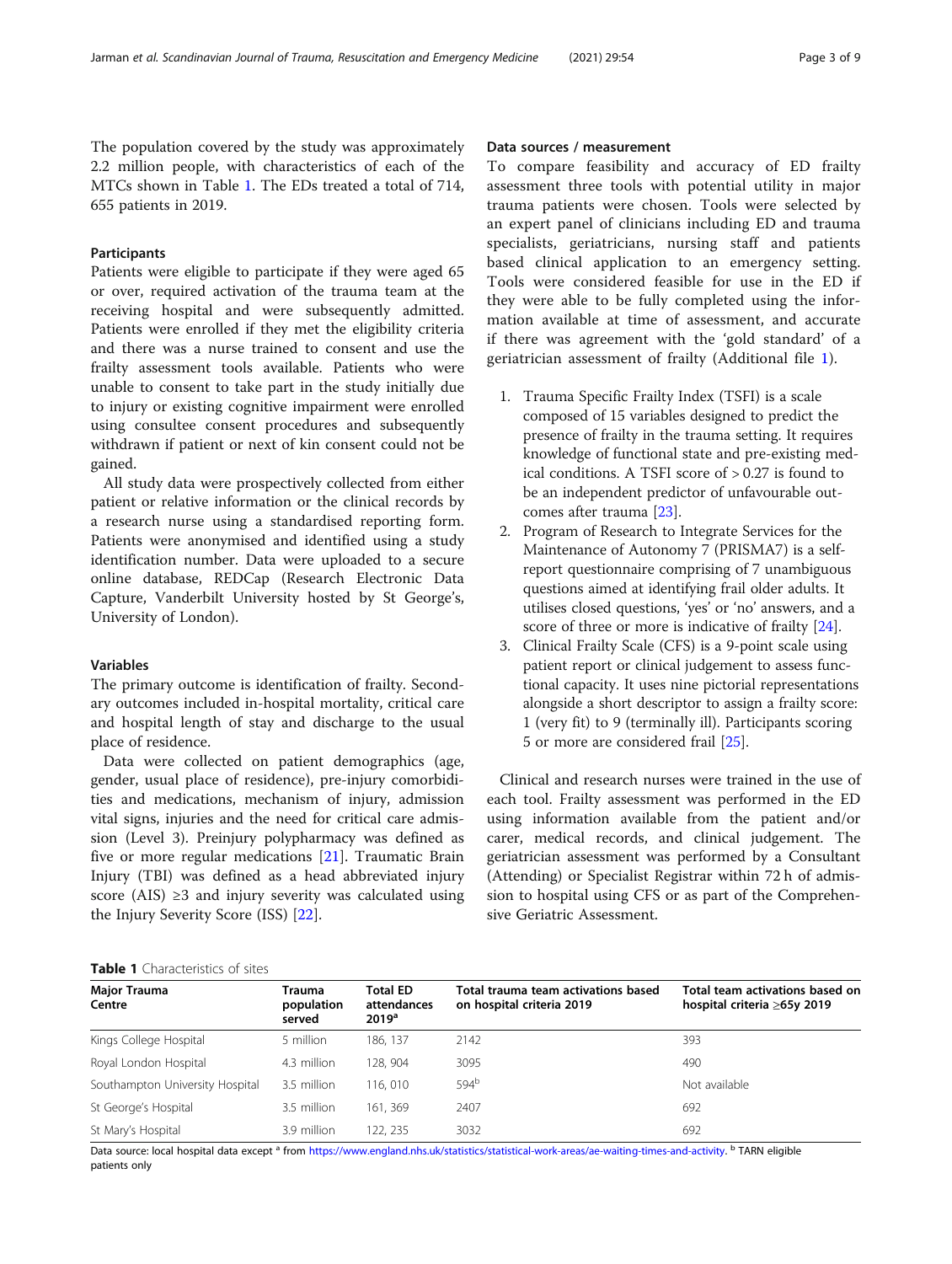# Sample size

Prior data from the London Major Trauma system suggested that frailty affects 37% of major trauma patients aged 65 years and over. Based on this, the estimated number of patients required was 372, with 97% probability to achieve a 10% width of 95% confidence interval as the desired level of precision.

# Statistical analysis

Data were analysed using Stata (version 16.1). Comparisons of continuous data in frail and non-frail patients were conducted using t-tests. Due to the differing variables and defining scores in each tool we applied a dichotomous frailty measure (frail or non-frail) based on the clinically recommended scores in each of the tools. Analysis of categorical data was conducted using Fisher's exact test. All tests are two-sided. Kappa statistic was used to measure the interrater agreement between ED assessed frailty according to TSFI, PRISMA7 and CFS with that of the geriatricians. A  $p$ -value of  $< 0.05$  is considered statistically significant, and its corresponding false discovery rate using the Benjamini–Hochberg method is reported to account for multiplicity.

# Patient and public involvement

Members of a patient and public research expert group were involved in the design of the study and provided advice on consent procedures, content of the patient information material, and on acceptability (timing in the ED and number) of the frailty assessment tools used.

# Results

A total of 1278 patients aged 65 or older admitted to hospital following major trauma were screened for inclusion into the study, 813 where not enrolled (Fig. 1). Of the remainder, 93 were withdrawn after enrolment as they declined to give consent, did not have a consultee or lacked capacity leaving 372 patients enrolled into the study.

The median age of the cohort was 80 years, more than half of patients were female and the majority lived in their own homes prior to the injury (Table [2](#page-4-0)). On average, patients had two pre-existing comorbidities and over a third took more than five regular medications daily. Low-level falls from less than 2 m were the leading mechanism of injury (56.7%) and one fifth of patients sustained a TBI (20.6%). A minority of patients were admitted to critical care as a result of their injuries (10.7%). Deaths in hospital occurred in 9.4% of cases and more than half of survivors were able to return to their usual place of residence from the MTC (Table [2](#page-4-0)).

The completion of frailty screening tools in the ED was variable. TSFI was completed in 31.9% of patients, compared to 93% with PRISMA7 and 98.9% with the CFS. Incidence of frailty also differed between tools. In patients with completed scores the TSFI identified the highest proportion of frail patients (95.0%), whereas just over half of the patients were frail according to PRIS MA7 (57.1%) and a third with the CFS (31.8%). Of the 279 patients assessed by a geriatrician within 72 h of

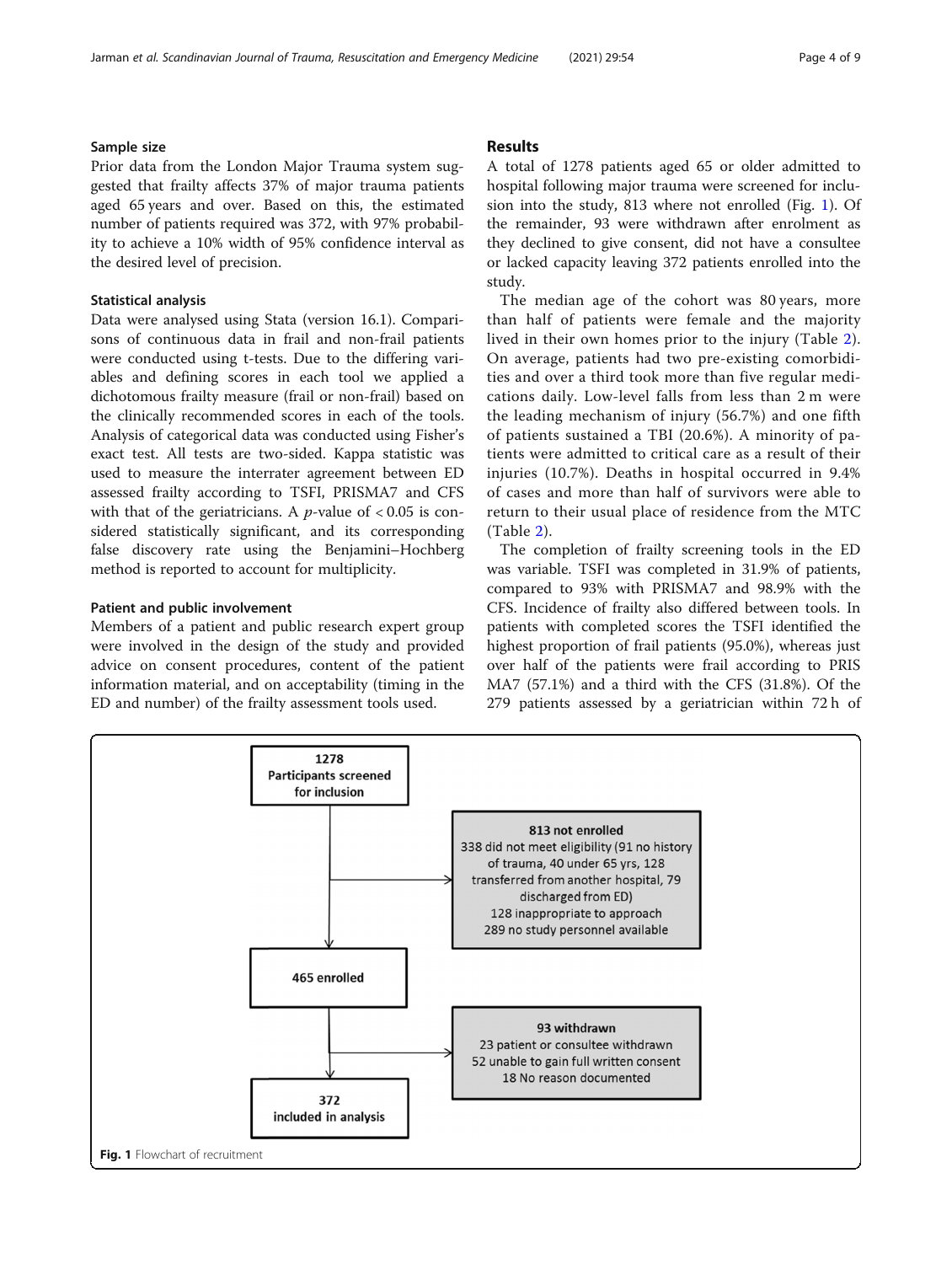#### <span id="page-4-0"></span>Table 2 Demographic and clinical characteristics

| n                                                 | 372           |  |  |  |
|---------------------------------------------------|---------------|--|--|--|
| Age, years, (median, IQR)                         | $80(73 - 86)$ |  |  |  |
| Female (n,%)                                      | 200 (53.8)    |  |  |  |
| Pre-admission residential status:                 |               |  |  |  |
| Own home (n,%)                                    | 338 (90.9)    |  |  |  |
| Residential facility with nursing (n,%)           | 16(4.3)       |  |  |  |
| Residential facility without nursing (n,%)        | 11(3.0)       |  |  |  |
| Warden controlled accommodation (n,%)             | 6(1.6)        |  |  |  |
| Unknown (n,%)                                     | 1(0.3)        |  |  |  |
| Comorbidities, (median, IQR)                      | $2(1-3)$      |  |  |  |
| Number of pre-injury medications                  |               |  |  |  |
| $1 - 5$ (n,%)                                     | 189 (50.8)    |  |  |  |
| $> 5$ (n,%)                                       | 139 (37.4)    |  |  |  |
| Predominant mechanisms of injury:                 |               |  |  |  |
| Fall < 2 m (n,%)                                  | 211 (56.7)    |  |  |  |
| Fall > 2 m (n,%)                                  | 79 (21.2)     |  |  |  |
| Pedestrian vs vehicle (n,%)                       | 36(9.7)       |  |  |  |
| Admission SBP mmHg, (median, IQR)                 | 145 (125-166) |  |  |  |
| Admission GCS, (median, IQR)                      | $15(14-15)$   |  |  |  |
| TBI (n,%)                                         | 77 (20.6)     |  |  |  |
| ISS, median (IQR)<br>$16(9-21)$                   |               |  |  |  |
| Critical care (n,%)                               | 40 (10.7)     |  |  |  |
| Outcomes                                          |               |  |  |  |
| In-hospital mortality (n,%)                       | 35(9.4)       |  |  |  |
| Critical care stay, days, (mean, SD)<br>1.06(5.2) |               |  |  |  |
| Total MTC LOS, days, (median, IQR)<br>$12(5-20)$  |               |  |  |  |
| Discharge to usual place of residence (n,%)       | 210 (56.5)    |  |  |  |

SBP Systolic Blood Pressure, GCS Glasgow Coma Scale, TBI Traumatic Brain Injury, ISS Injury Severity Score, MTC Major Trauma Centre, LOS Length of Stay. Missing data: SBP: 4, GCS: 2, ISS: 39, LOS: 35

admission, 104 (37.2%) were considered to be frail (Fig. 2). Inter-rater agreement between the identification of frailty in the ED and that of the GA differed between tools. There was substantial agreement between CFS defined frailty and GA defined frailty (Kappa 0.637,  $p <$ 0.001). The agreement between PRISMA7 and the GA was moderate (Kappa 0.458,  $p < 0.001$ ) but between the TSFI and GA agreement was slight (Kappa 0.103,  $p =$ 0.017).

Irrespective of screening tool, frail patients were significantly older than those deemed to be non-frail ( $p =$ 0.0012 for TSFI;  $p < 0.001$  for others). PRISMA7 and CFS frail patients had a greater number of comorbidities compared to non-frail ( $p < 0.001$ ) and were less likely to live in their own home prior to their injury ( $p < 0.05$ ). Those taking more than five pre-injury medications were more likely to be frail across all tools ( $p < 0.05$ ) but in

80 Frailty (%) 60 40 20 Fig. 2 Bar graph represents proportion of frailty according to each  $\mathbf{0}$ TSET SMAT tool: TSFI (Trauma Specific Frailty Index): 95%; PRISMA7 (Program of Research to Integrate Services for the Maintenance of Autonomy): 57%; CFS (Clinical Frailty Scale): 32%; GA (Geriatrician Assessment): 37%

100

higher proportions with PRISMA7 and CFS (Table [3](#page-5-0)). The incidence of falls  $\langle 2 \rangle$ m was greater in frail patients, with significantly higher rates in PRISMA7 (69.8%) and CFS (75.2%) cohorts compared to TSFI (54.9%). Rates of TBI and severity of injury did not differ significantly between frail and non-frail groups across the tools. Frail patients were significantly less likely to be admitted to critical care in all screening groups ( $p < 0.001$ ). The greatest difference was observed in TSFI frailty where there was an 11-fold decrease in critical care admission for frail patients (66.6% vs. 6.1%,  $p < 0.001$ ). Of the frail patients admitted to critical care, the stay length was shorter in all screening tool groups with the largest difference seen in the TSFI cohort (Non-Frail 10.5 days vs. Frail 0.64 days  $p < 0.001$ ).

Mortality was greatest in all frail cohorts but rates differed between screening tool groups (Fig. [3\)](#page-5-0). TSFI frailty had the lowest proportion of deaths (Non-frail 0% vs. Frail 10.6%,  $p = 1.000$  compared to PRISMA7 (Nonfrail 3.4% vs. Frail 13.6%,  $p = 0.001$ ) and CFS (Non-frail 6.0% vs. Frail 17.1%,  $p = 0.002$ ) respectively. Irrespective of tool, there were few differences between frail and non-frail groups for critical care and hospital length of stay or discharge back to their previous place of residence (Table [3\)](#page-5-0).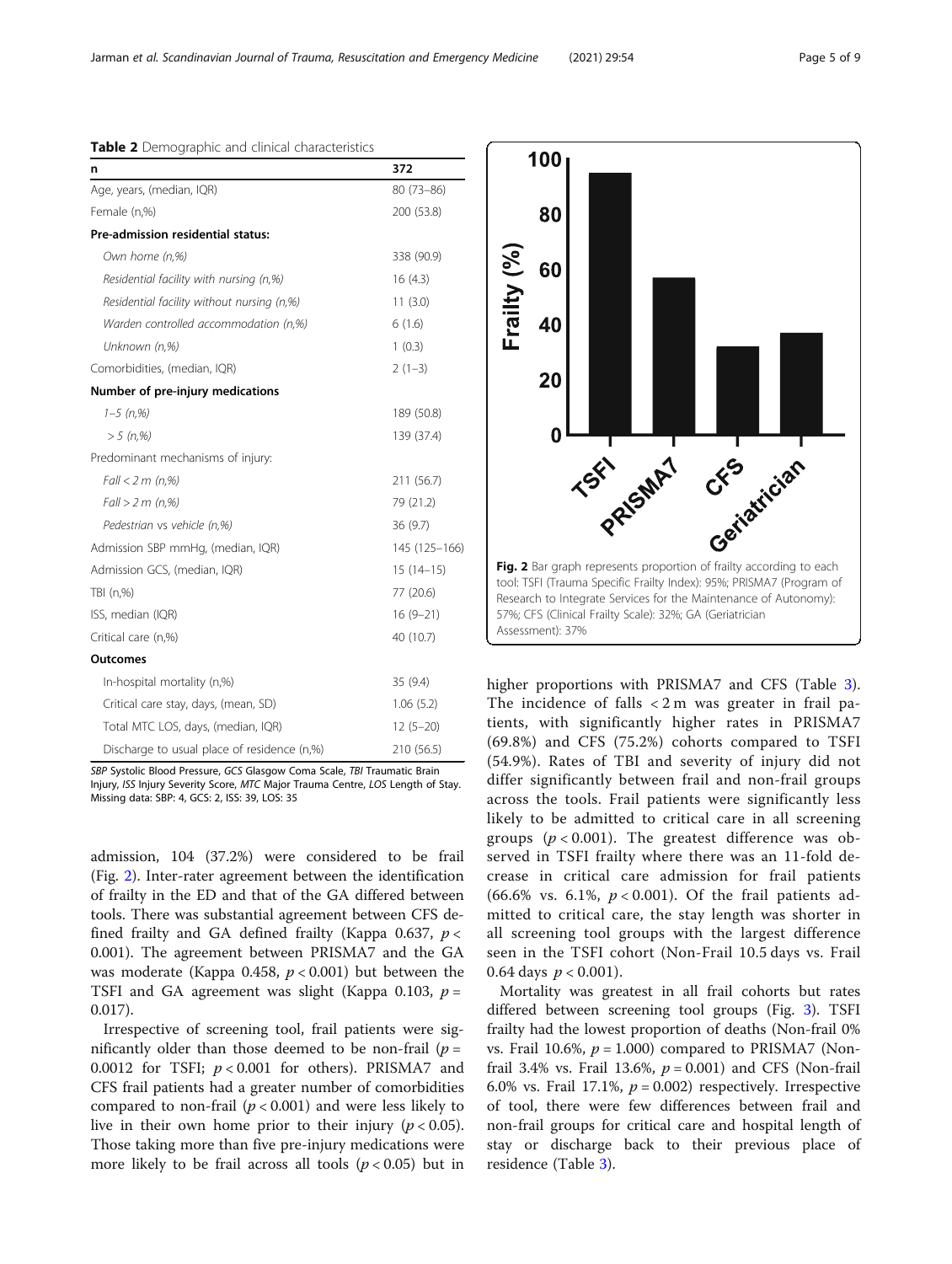|                                             | <b>TSFI Non-</b><br>Frail | <b>TSFI Frail</b>  | <b>PRISMA7 Non-</b><br>Frail | PRISMA7<br>Frail | <b>CFS Non-</b><br>Frail | <b>CFS Frail</b>             |
|---------------------------------------------|---------------------------|--------------------|------------------------------|------------------|--------------------------|------------------------------|
| n(%)                                        | 6(4.2)                    | 113 (95.0)         | 147 (42.4)                   | 199 (57.1)       | 251 (68.2)               | 117 (31.8)                   |
| Age, years (median, IQR)                    | 69 (67-71)                | $81(74-86)$ **     | 75 (70-80)                   | 84 (77-89)**     | 78 (71-82)               | 87 (81-91)**                 |
| Female (n,%)                                | 1(16.7)                   | 60 (53.1)          | 76 (51.7)                    | 107 (53.8)       | 117(46.6)                | 79 (67.5)                    |
| Pre-admission residential status:           |                           |                    |                              |                  |                          |                              |
| Own home (n,%)                              | 5(83.3)                   | 104 (92.0)         | 142 (96.6)                   | 174 (87.4)*      | 238 (94.8)               | 96 (82.1)**                  |
| Residential facility with nursing (n,%)     | 0(0.0)                    | 5(4.4)             | 1(0.7)                       | 13(6.5)          | 2(0.8)                   | 14(12.0)                     |
| Residential facility without nursing (n,%)  | 1(16.7)                   | 3(2.7)             | 3(2.0)                       | 7(3.5)           | 7(2.8)                   | 4(3.4)                       |
| Warden controlled accommodation (n,%)       | 0(0.0)                    | 1(0.9)             | 1(0.7)                       | 5(2.5)           | 3(1.2)                   | 3(2.6)                       |
| Unknown (n,%)                               |                           |                    |                              |                  | 1(0.4)                   | 0(0.0)                       |
| Comorbidities (median, IQR)                 | $1(1-3)$                  | $2(1-3)$           | $2(1-3)$                     | $3(2-4)$ **      | $2(1-3)$                 | $3(2-4)$ **                  |
| > 5 pre-injury medications (n,%)            | 0(0.0)                    | 46 (40.7)*         | 30 (20.4)                    | $101(50.8)$ **   | 70 (27.9)                | 69 (59.0) **                 |
| Predominant Mechanism of Injury:            |                           |                    |                              |                  |                          |                              |
| $Fall < 2 m$ (n,%)                          | 0(0.0)                    | 62 $(54.9)^*$      | 62(42.2)                     | 139 (69.8)**     | 123 (49.0)               | 88 (75.2)**                  |
| Fall > 2 m (n,%)                            | 4(66.7)                   | 27 (23.9)          | 39 (26.5)                    | 32(16.1)         | 57 (22.7)                | 19 (16.2)                    |
| Pedestrian vs vehicle (n,%)                 | 0(0.0)                    | 14(12.4)           | 21(14.3)                     | 13(6.5)          | 31 (12.4)                | 5(4.3)                       |
| Admission SBP mmHg (median, IQR)            | 124 (96-149)              | 143 (129-162)      | 139 (120-164)                | 148 (130-170)*   | 141 (120-164)            | 150 (133-170)**              |
| Admission GCS (median, IQR)                 | $15(15-15)$               | $15(14-15)$        | $15(14-15)$                  | $15(14-15)$      | $15(14-15)$              | $15(14-15)$                  |
| TBI (n,%)                                   | 0(0.0)                    | 7(6.1)             | 15(10.2)                     | 24 (12.0)        | 26 (10.3)                | 17(14.5)                     |
| ISS (median, IQR)                           | $23(20-29)$               | $17(9-26)$         | $16(9-22)$                   | $13(9-20)$       | $16(9-22)$               | $13(9-20)$                   |
| Critical Care (n,%)                         | 4(66.6)                   | $7(6.1)$ **        | 24 (16.3)                    | $10(5.0)$ **     | 37 (14.7)                | $2(1.7)$ **                  |
| Outcomes                                    |                           |                    |                              |                  |                          |                              |
| In-hospital mortality (n,%)                 | 0(0)                      | 12 (10.6)          | 5(3.4)                       | $27(13.6)$ *     | 15(6)                    | $20(17.1)^*$                 |
| Critical care stay, days (mean, SD)         | 10.5 (17.9)               | $0.64$ $(4.22)$ ** | 1.8(6.2)                     | $0.55(4.6)^{*}$  | 1.5(6.3)                 | $0.03$ $(0.29)$ <sup>*</sup> |
| Total MTC LOS, days (median, IQR)           | $24(8-28)$                | $9(3-19)$          | $12(4-21)$                   | $12(5-19)$       | $12(4-20)$               | $13(6-21)$                   |
| Discharge to usual place of residence (n,%) | 2(33.3)                   | 62 (62.8)          | 106 (75.6)                   | 119 (69.1)       | 169 (71.6)               | 66 (68.0)                    |

# <span id="page-5-0"></span>**Table 3** Characteristics and outcomes per frailty tool groups ( $n = 372$ )

MOI Mechanism of Injury, SBP Systolic Blood Pressure, GCS Glasgow Coma Scale, TBI Traumatic Brain Injury, ISS Injury Severity Score, MTC Major Trauma Centre, LOS Length of Stay. \*\*  $p \le 0.001$ ; \*  $p < 0.05$  comparing non-frail and frail groups (t-test for continuous variables; Fisher's exact test for categorical variables). False discovery rate = 0.066. Missing data: TSFI Frail ISS:50; PRISMA7 Non-Frail: ISS: 71, LOS: 5; PRISMA7 Frail: SBP: 1, GCS: 1, ISS: 78, LOS: 27; CFS Non-Frail: SBP: 3, GCS: 1, ISS: 92, LOS: 15; CFS Frail: GCS: 1, ISS: 46, LOS: 20



### **Discussion**

This prospective study has demonstrated that screening for frailty in older major trauma patients within the ED is feasible and accurate. However this appears to depend on which tool is used and our results suggest that frailty determined by the Clinical Frailty Scale had the strongest agreement with specialist geriatrician assessment. Frailty was associated with increased age and previously defined characteristics of frail syndromes were best identified by PRISMA7 and CFS. Critical care resource use differed between frail and non-frail patients, and mortality was increased in those identified as frail, greatest in the CFS defined group.

The three tools used within this study represent different approaches to the ED assessment of frailty in major trauma patients. Each of the screening tools needs to be completed fully for a score to be derived and there were significant differences in the completion rates across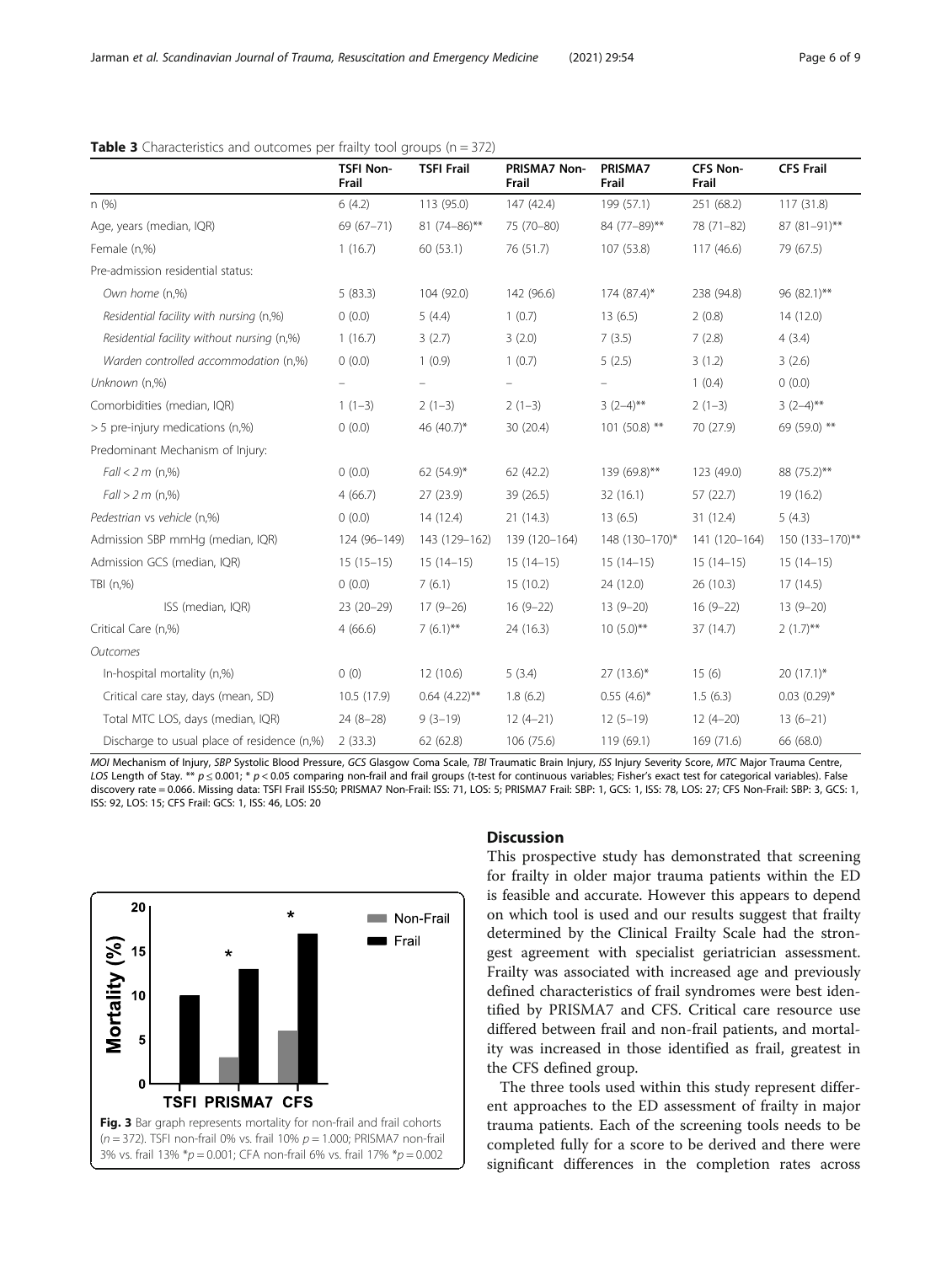tools. The 15-point TSFI completion rate was less than 32%, rising to 93% (PRISMA7) and nearly 99% (CFS). Studies that compare the ability of different frailty tools to prognosticate or identify resource use do not report completion rates as these patients are usually excluded from any analysis. Measurement of frailty in the ED is known to be challenging as the information required to make the assessment may not be available or the patient's clinical condition may leave them unable to answer questions directly. Previous studies have identified the optimal characteristics of frailty tools appropriate for use in ED patients as those which can be applied quickly, do not require the use of complex equipment and use objective parameters [[26](#page-8-0)–[28](#page-8-0)]. The variation in the levels of completion could be explained by the degree of complexity in the tools. The TSFI requires knowledge of social history and physical and sexual activity that may not be readily available or appropriate to question in the acute phases of trauma care, whereas CFS relies on patient report or clinical judgement to assess a single indicator (functional capacity). The low completion rate of the TSFI in this study indicates that it is not a feasible tool to use in the ED phase of older trauma management.

Screening using the different tools resulted in a wide variation in the percentage of patients identified as frail compared to the 'gold standard' geriatrician assessment of frailty. We used dichotomous scores (frail / not frail) to allow for comparison across tools and a greater proportion of patients were assessed as frail using the TSFI compared to the PRISMA7 and CSF. Our findings differ from previous reports in major trauma patients age 65 or over with prevalence of frailty ranging from 14 to 44% dependent on the tool used [[11,](#page-8-0) [23](#page-8-0)]. However, direct comparison of frailty prevalence across existing studies is hampered by the large number of tools reported and the differences in their application (assessor type, comparator, timing of assessment).

Frailty defined by CFS in our study was similar to that in other major trauma studies using the Clinical Frailty Scale [\[29](#page-8-0), [30\]](#page-8-0). However we found that ED CFS had the strongest agreement with geriatrician assessed frailty, whereas a recent study of patients with medical conditions only observed a weak agreement between ED clinical frailty scale assessment and that of in-hospital physicians [[31\]](#page-8-0). PRISMA7 frailty was higher than in other studies of older major trauma patients but showed moderate agreement between the ED and geriatrician scores [\[23](#page-8-0), [28](#page-8-0), [29](#page-8-0)]. PRISMA7 use in major trauma patients is unreported although in a recent non-selective ED population was found to have a higher accuracy in separating frail from non-frail compared to CFS and Identification of Seniors at Risk Tool [\[32](#page-8-0)]. Whilst TSFI identified the greatest proportion of patients as being frail it had the weakest agreement with GA. The tool relies less on clinical judgement and more on objective measures in comparison to CFS, which should make it more accurate in differentiating frail from non-frail trauma patients, but was not the case in our study. We are unable to account for the high rates of frailty scored using TSFI, which were over twice or three times that found in other older trauma in-patient populations [[23,](#page-8-0) [30,](#page-8-0) [33](#page-8-0)].

In line with other studies, frailty was characterised by increased age, comorbidity, polypharmacy and low level falls across all tools in this study [\[25](#page-8-0), [33](#page-8-0)–[36\]](#page-8-0). Frail patients were less severely injured across the cohorts and this may be due to lower energy mechanisms associated with reduced mobility and activity levels. However the lower ISS observed in frail patients may have implications for the levels of geriatric specialist input required. A recent single site study of geriatriciandefined frailty reported concerns that frail patients with an ISS < 15 would not qualify for the best practice payment given in UK and the financial incentive to support geriatrician review would be lost [\[29](#page-8-0)]. In our multi-site study the median ISS in both PRISMA7 and CFS frail groups fell below the ISS severe injury definition and may not have been triggered a geriatrician review. This underpins the need for accurate, early identification of frailty to ensure ED initiated frailty specialist pathways in older trauma patients, irrespective of ISS.

Whilst mortality differed across tools, rates were similar for those reported in other frail trauma populations [[29,](#page-8-0) [37,](#page-8-0) [38](#page-8-0)]. The greatest proportion of deaths were in those who were frail according to CSF and PRISMA7, which may mean these tools identified the frailest patients. Frailty is a predictor of mortality in older trauma patients [\[29](#page-8-0), [37,](#page-8-0) [39](#page-8-0)]. Our findings suggest that ED assessment using CFS may enable early specialist geriatric pathways to improve outcomes and enhance survival.

Whilst overall hospital length of stay and home discharge did not differ across groups, the proportion of patients identified as frail were less likely to be admitted to critical care. In those that were, the length of stay for survivors was shorter than for the non-frail group. It is not clear from our work why the admission rate to critical care is low for the majority of frail patients but a similar trend was reported in older major trauma patients with an  $ISS > 15$  [[7,](#page-8-0) [40\]](#page-8-0). It may be due to appropriate step down from critical care to ward-based care for patients following a period of optimization or where a ceiling of care is identified.

# Limitations

This study has a number of limitations. TSFI was completed in just under a third of the patients and this small sample size may have affected statistical power and may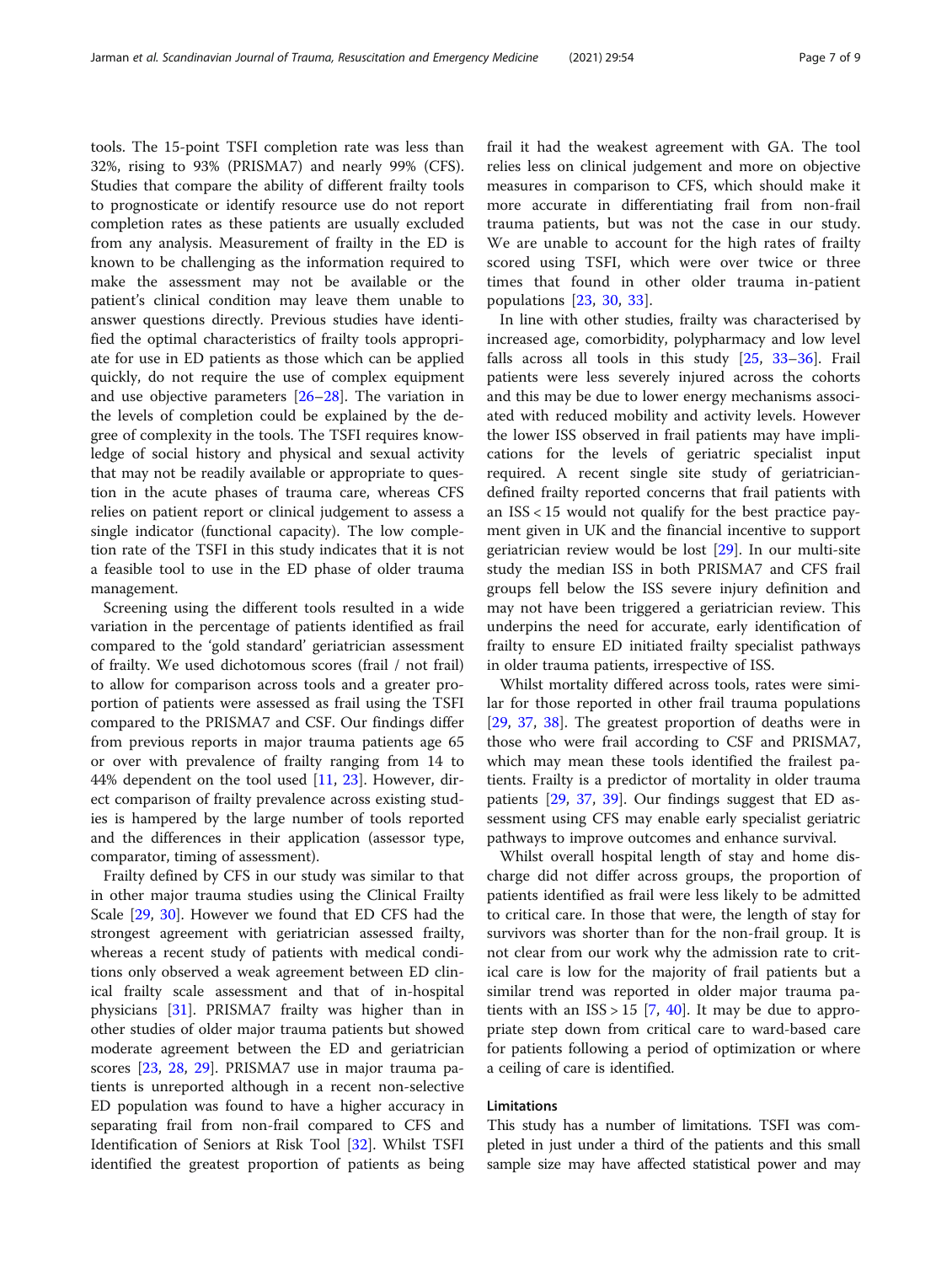<span id="page-7-0"></span>not accurately reflect the utility of this tool in non ED settings. In addition, this study only looks at simple associations between frailty and various factors using unadjusted analysis without controlling confounding factors, so the results do not indicate causal relationships. If the geriatricians assessed frailty using a tool then CFS was utilised, which may have positively influenced the agreements with ED CFS assessment. However the expert geriatrician 'diagnosis' of frailty was deemed to be the gold standard within this study. Ideally the geriatricians would have assessed all of the patients with all of the tools however this was not feasible within geriatric clinical workloads.

Formal validation was not performed however bias was minimised using standardised measures and the provision of consistent face to face training with the nurses on the use of the tools.

We acknowledge that older trauma patients are also admitted to Trauma Units (Level 2–3 hospitals) and findings in these settings may differ to that of an MTC.

Finally, whilst this study was conducted in the UK our findings may not be applicable to all emergency health settings, although may be of interest to those with similar trauma systems.

# Conclusions

Our findings suggest that the CFS is the most suitable screening tool to identify frailty in older major trauma patients in the ED when compared to both the PRIS MA7 and TSFI tools. The results provide evidence that the CFS is reliable and feasible to complete early in the major trauma patient's pathway prior to admission to an in-patient area. We provide further evidence of agreement between ED nurses and subsequent physician assessment of frailty suggesting CFS can be used to distinguish between frail and non-frail major trauma patients in the ED [\[41](#page-8-0)]. We propose that as the largest healthcare workforce within major trauma care that nursing staff are ideally placed at the bedside to identify frailty early in this patient group. This early identification of frailty should be followed by improved frailty specific clinical pathways and interventions that positively impact on health and longer term recovery.

#### Abbreviations

AIS: Abbreviated Injury Scale; CFS: Clinical Frailty Scale; ED: Emergency Department; GCS: Glasgow Coma Scale; ISS: Injury Severity Score; LOS: Length of Stay; MTC: Major Trauma Centre; PRISMA7: Program of Research to Integrate Services of Autonomy; TBI: Traumatic Brain Injury; TSFI: Trauma specific frailty index

#### Supplementary Information

The online version contains supplementary material available at [https://doi.](https://doi.org/10.1186/s13049-021-00868-4) [org/10.1186/s13049-021-00868-4.](https://doi.org/10.1186/s13049-021-00868-4)

Additional file 1.

#### Acknowledgements

We would like to thank members of the Centre for Public Engagement, part of the Faculty of Health, Social Care and Education, Kingston University and St George's, University of London, London, United Kingdom for their contribution to the development of the protocol and data collection tools. In addition to the authors, the following members of the Pan-London Elderly Major Trauma Group provided advice and consensus opinions on the use of frailty tools and the recruitment processes: Trish Burton, Dr. Rhonda Sturley, and Jane Tippett.

Thanks also to the clinical and research staff at the recruiting sites and to the study coordinator Bebhinn Dillane.

#### Authors' contributions

HJ, RC, MB, and EC contributed to the conception and design of the study. HJ, EC and CW drafted the manuscript. CW and EC completed the data analysis section of the manuscript. All authors read, provided comment and approved the final manuscript.

#### Authors' information

Heather Jarman is a National Institute for Health Research (NIHR) Senior Nurse and Midwife Research Leader. The views expressed in this article are those of the author(s) and not necessarily those of the NIHR, or the Department of Health and Social Care.

#### Funding

This work was supported by The Burdett Trust for Nursing. The funder was not involved in the design of the study, collection, analysis, or interpretation of data or in writing the manuscript.

#### Availability of data and materials

The datasets used and/or analysed during the current study are available from the corresponding author on reasonable request.

#### Declarations

#### Ethics approval and consent to participate

The study obtained an ethical opinion for conduct by the UK Social Care Research Ethics Committee (REC no 19/IEC08/0006). Consent guidance for undertaking research in emergency settings and with patients lacking capacity was followed.

#### Consent for publication

Not applicable.

Competing interests

None.

#### Author details

<sup>1</sup> Emergency Department Clinical Research Unit, St George's University Hospitals NHS Foundation Trust, Blackshaw Road, London SW17 0QT, UK. <sup>2</sup>University Hospital Southampton NHS Foundation Trust, Southampton, UK <sup>3</sup> Faculty of Health, Social Care and Education, Kingston University and St George's, University of London, London, UK. <sup>4</sup>Imperial College Healthcare NHS Trust, London, UK. <sup>5</sup>Bart's Health NHS Trust, London, UK. <sup>6</sup>King's College Hospital NHS Foundation Trust, London, UK. <sup>7</sup>Blizard Institute, Queen Mary's University of London, London, UK.

#### Received: 23 December 2020 Accepted: 15 March 2021 Published online: 30 March 2021

#### References

- British Geriatric Society. Fit for frailty part 1 consensus best practice guidance for the care of older people living in community and outpatient settings - a report from the British geriatrics society; 2014. [http://www.bgs.](http://www.bgs.org.uk/campaigns/fff/fff_full.pdf) [org.uk/sites/default/files/content/resources/files/2018-05-23/fff\\_full.pdf](http://www.bgs.org.uk/campaigns/fff/fff_full.pdf). Accessed 22 Dec 2020
- 2. Dent E, Kowal P, Hoogendijk E. Frailty measurement in research and clinical practice: a review. Eur J Intern Med. 2016;31:3–10. [https://doi.org/10.1016/j.](https://doi.org/10.1016/j.ejim.2016.03.007) [ejim.2016.03.007](https://doi.org/10.1016/j.ejim.2016.03.007).
- 3. Junius-Walker U, Onder G, Soleymani D, Wiese B, et al. The essence of frailty: a systematic review and qualitative synthesis on frailty concepts and